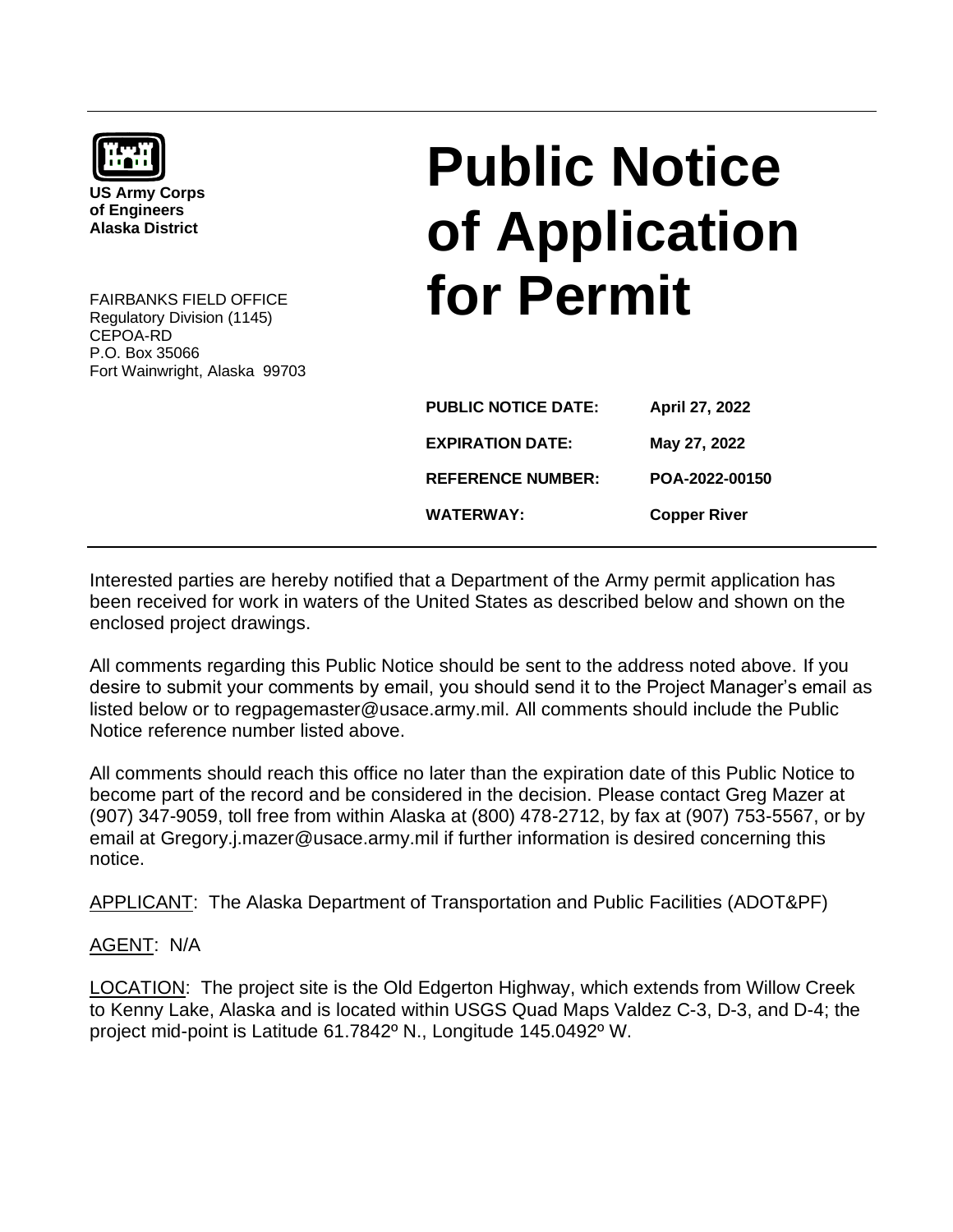PURPOSE: The applicant's stated purpose is to improve maintenance and public safety of the Old Edgerton Highway by widening the road, clearing vegetation for sight distance and improving drainage and the driving surface.

PROPOSED WORK: The proposed upgrades would widen the road to 24-feet with two 12 foot lanes, improve and re-establish ditches, replace culverts where needed, and clear vegetation 30 feet from edge of new roadway width. Activities would occur in a phased manner for at least 5 years and would include:

- Clearing trees and brush up to 42 feet from the road centerline Small trees and brush will be cut with a hydro-ax and/or slash-buster mulched. Tree stumps will be covered with fill or removed for disposal.
- Establishing a consistent ditch line and back slopes. Fill or cut in fore slopes at a 3:1 with a 5 foot flat bottom ditch and 4:1 back slope.
- Widening the road up to 4 feet (current road width is approximately 20 to 22-feet), and place gravel aggregate materials to improve road surface.
	- ➢ Up to 12-inches of pit run and a base course of 4-inches of D-1 (types of gravel aggregate) with a 3% sloped crown and a maximum of 6% super elevation on curves.
	- $\triangleright$  A grade raise of up to 3 feet may be needed in select locations.
	- ➢ Culvert extensions, replacement and installation of cross drainage culverts
	- $\triangleright$  Hi-float the road once the road bed is at final grade. Hi-float is a road surfacing that deters road degradation, improves tracking, and reduces fugitive dust.

Gravel source for this project would come from material site (MS) 850-036-5 located at MP 5 of the Edgerton Highway. All development areas within this material site are located in uplands.

All work would be performed in accordance with the enclosed plan (sheets 1-2), dated April 26, 2022.

The proposed project would place 3,150 cubic yards of aggregate fill material impacting 1.8 acres of waters wetlands located along the Old Edgerton Highway. Most of the road alignment is located in uplands, with only a few small wetland areas located within the ADOT&PF rightof-way.

ADDITIONAL INFORMATION: Since there are no stream crossings or other environmental issues of concern, no additional permits or agency coordination are anticipated prior to construction for this project.

APPLICANT PROPOSED MITIGATION: The applicant proposes the following mitigation measures to avoid, minimize, and compensate for impacts to waters of the United States from activities involving discharges of dredged or fill material.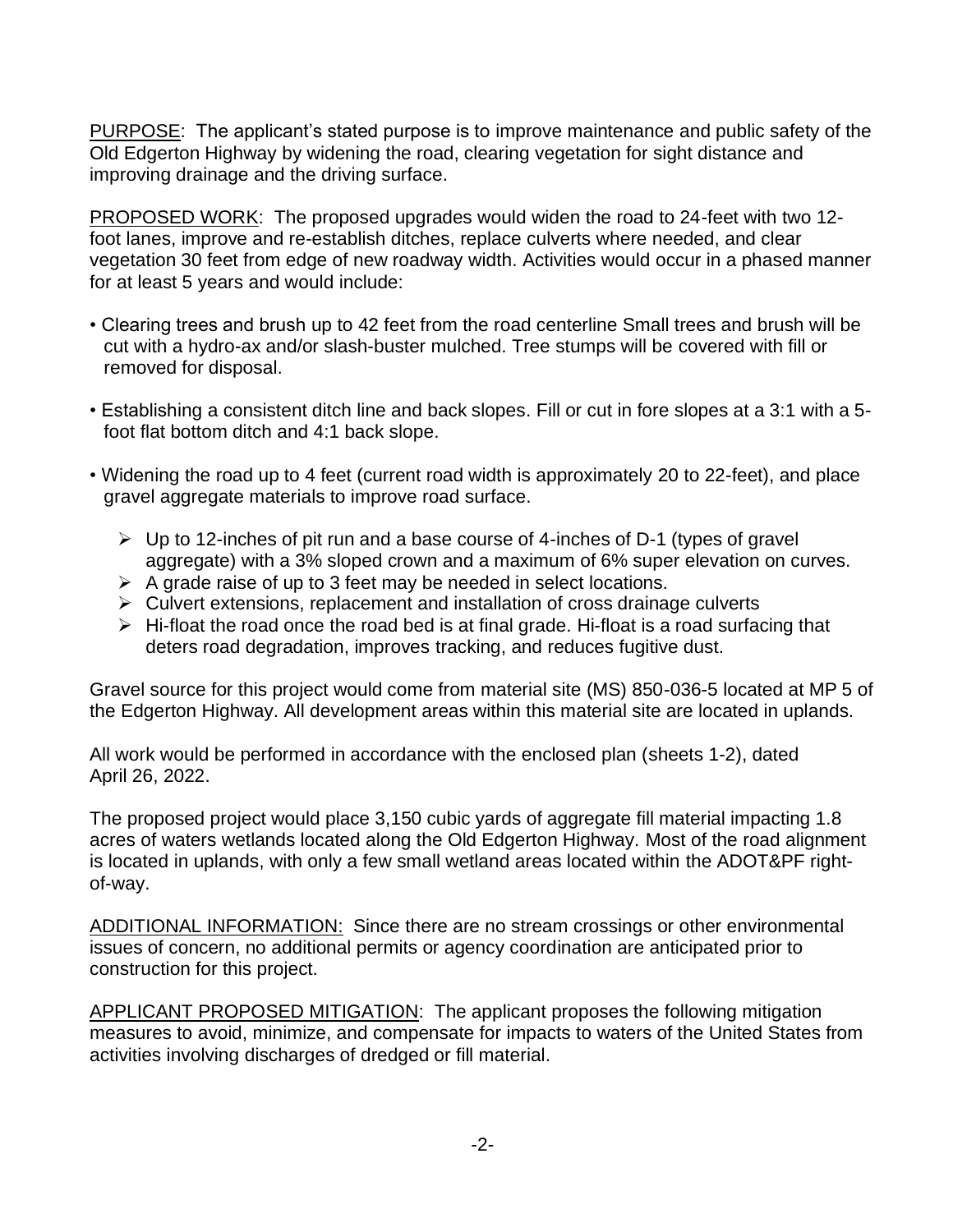a. Avoidance: It is not practicable to avoid impacts to wetlands and other waters because the proposed activity entails discharging fill to improve an existing facility.

b. Minimization: Appropriate erosion and sediment control measures would be implemented to minimize the transport of sediment to waters of the U.S. Stockpiling of fill material would occur in upland areas only. Disturbed soils caused by construction activity would be seeded with a native, perennial grass seed mixture that is certified weed-free to prevent the spread of noxious weeds. Further, the Hi-float road surfacing would reduce secondary impacts caused by fugitive dust.

c. Compensatory Mitigation: Given the steps described above to avoid and minimize impacts, and the overall abundance of pristine wetlands and other waters in the project watershed, ADOT&PF is not proposing compensatory mitigation for this project.

WATER QUALITY CERTIFICATION: A permit for the described work will not be issued until a certification or waiver of certification, as required under Section 401 of the Clean Water Act (Public Law 95-217), has been received from the Alaska Department of Environmental Conservation (ADEC). The applicant submitted a pre-filing request to ADEC on April 26, 2022. After at least 30 days have passed from that date, the applicant must request a water quality certification (per 40 CFR Part 121.5).

CULTURAL RESOURCES: The U.S. Army Corps of Engineers (Corps) reviewed the latest published version of the Alaska Heritage Resources Survey (AHRS) for the presence of historic properties, including those listed in or eligible for inclusion in the National Register of Historic Places (NRHP). Further, the Corps reviewed results of a cultural resources survey conducted by a qualified archaeology firm in 2021 within the permit area and within the immediate vicinity of the project area. The permit area has been determined to be coincident with the 1.8 acres of wetlands that would be filled as part of project construction.

The Old Edgerton Highway was determined to be eligible for the NRHP by the ADOT&PF, and the State Historic Preservation Office (SHPO) concurred with this finding on February 25, 2019. Of the six other historic sites identified by AHRS within the preliminary APE, five were previously determined to not be eligible for inclusion in the NRHP, and the SHPO concurred with these determinations. The remaining site, a cemetery, has not received a determination of eligibility for the NRHP, but would be avoided by the proposed activity. No other sites were found by the field survey.

ADOT&PF initiated consultation with the SHPO for the proposed project in June 2021. The applicant also sent letters describing the identified cultural resources to the following potentially interested parties: the State of Alaska Office of History and Archaeology Chief; Native Village of Chitina; Native Village of Kluti-Kaah; Chitina Native Corporation; Copper River Native Association; Ahtna, Inc.; the Bureau of Indian Affairs; and the Wrangell-St. Elias National Park and Preserve. ADOT&PF is actively consulting with SHPO and at least one of the potentially interested parties.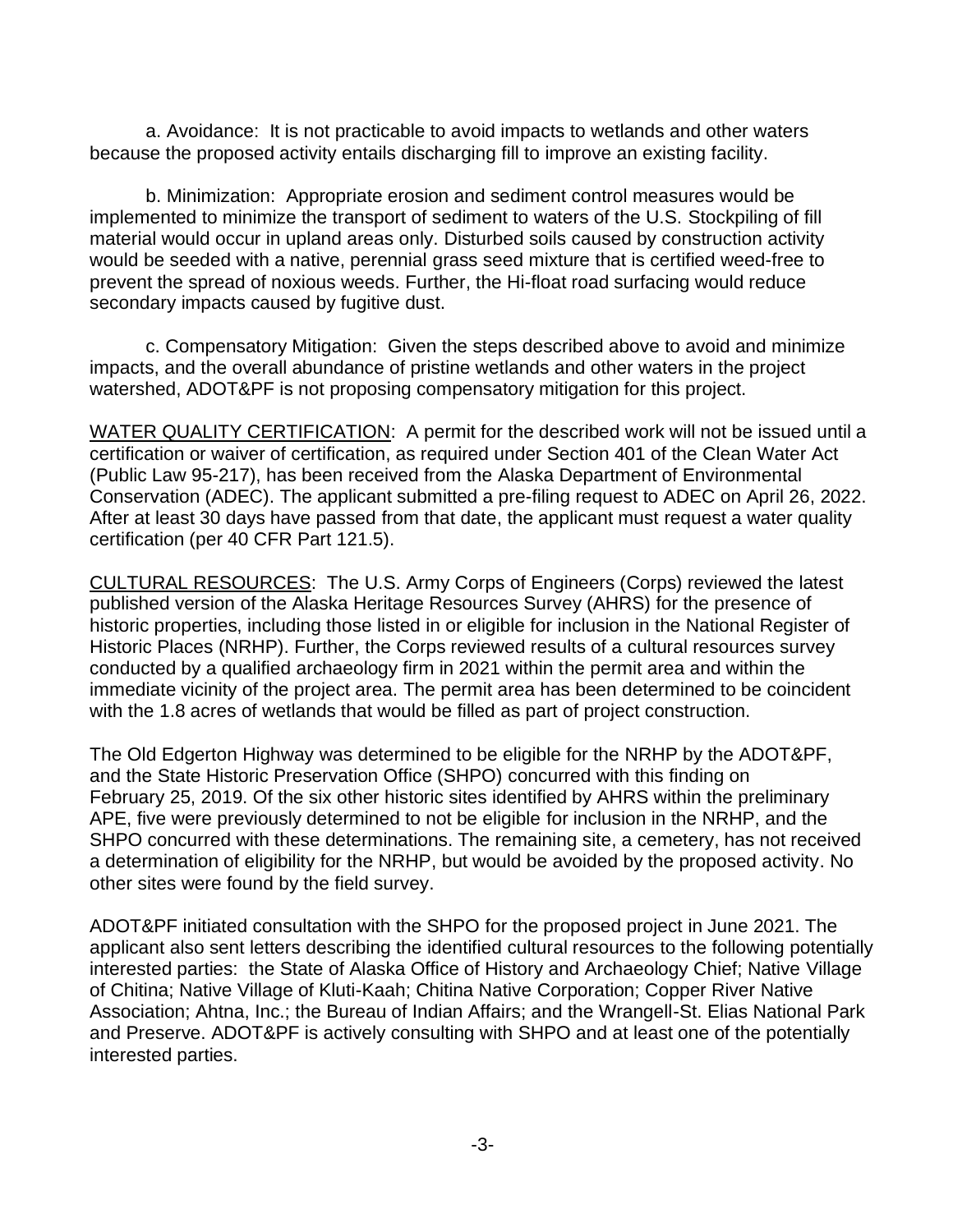The Corps will review ADOT&PF's documentation and either concur with their documentation or continue to work with them until any issues are resolved. A permit for the described work will not be issued until the Section 106 process has been completed and the Corps concurs with ADOT&PF's work or documentation.

ENDANGERED SPECIES: No threatened or endangered species are known to use the project area. We have determined the described activity would have no effect on any listed or proposed threatened or endangered species, and would have no effect on any designated or proposed critical habitat, under the Endangered Species Act of 1973 (87 Stat. 844). Therefore, no consultation with the U.S. Fish and Wildlife Service or the National Marine Fisheries Service (NMFS) is required. However, any comments they may have concerning endangered or threatened wildlife or plants or their critical habitat will be considered in our final assessment of the described work.

ESSENTIAL FISH HABITAT: The Magnuson-Stevens Fishery Conservation and Management Act, as amended by the Sustainable Fisheries Act of 1996, requires all Federal agencies to consult with the NMFS on all actions, or proposed actions, permitted, funded, or undertaken by the agency, that may adversely affect Essential Fish Habitat (EFH).

The project area does not intersect with any fish-bearing streams. Thus, no EFH species are known to use the project area. We have determined the described activity would not adversely affect EFH in the project area.

TRIBAL CONSULTATION: The Corps fully supports tribal self-governance and governmentto-government relations between Federally recognized Tribes and the Federal government. Tribes with protected rights or resources that could be significantly affected by a proposed Federal action (e.g., a permit decision) have the right to consult with the Alaska District on a government-to-government basis. Views of each Tribe regarding protected rights and resources will be accorded due consideration in this process. This public notice serves as notification to the Tribes within the area potentially affected by the proposed work and invites their participation in the Federal decision-making process regarding the protected Tribal right or resource. Consultation may be initiated by the affected Tribe upon written request to the District Commander during the public comment period.

PUBLIC HEARING: Any person may request, in writing, within the comment period specified in this notice, that a public hearing be held to consider this application. Requests for public hearings shall state, with particularity, reasons for holding a public hearing.

EVALUATION: The decision whether to issue a permit will be based on an evaluation of the probable impacts, including cumulative impacts of the proposed activity and its intended use on the public interest. Evaluation of the probable impacts, which the proposed activity may have on the public interest, requires a careful weighing of all the factors that become relevant in each particular case. The benefits, which reasonably may be expected to accrue from the proposal, must be balanced against its reasonably foreseeable detriments. The outcome of the general balancing process would determine whether to authorize a proposal, and if so, the conditions under which it will be allowed to occur. The decision should reflect the national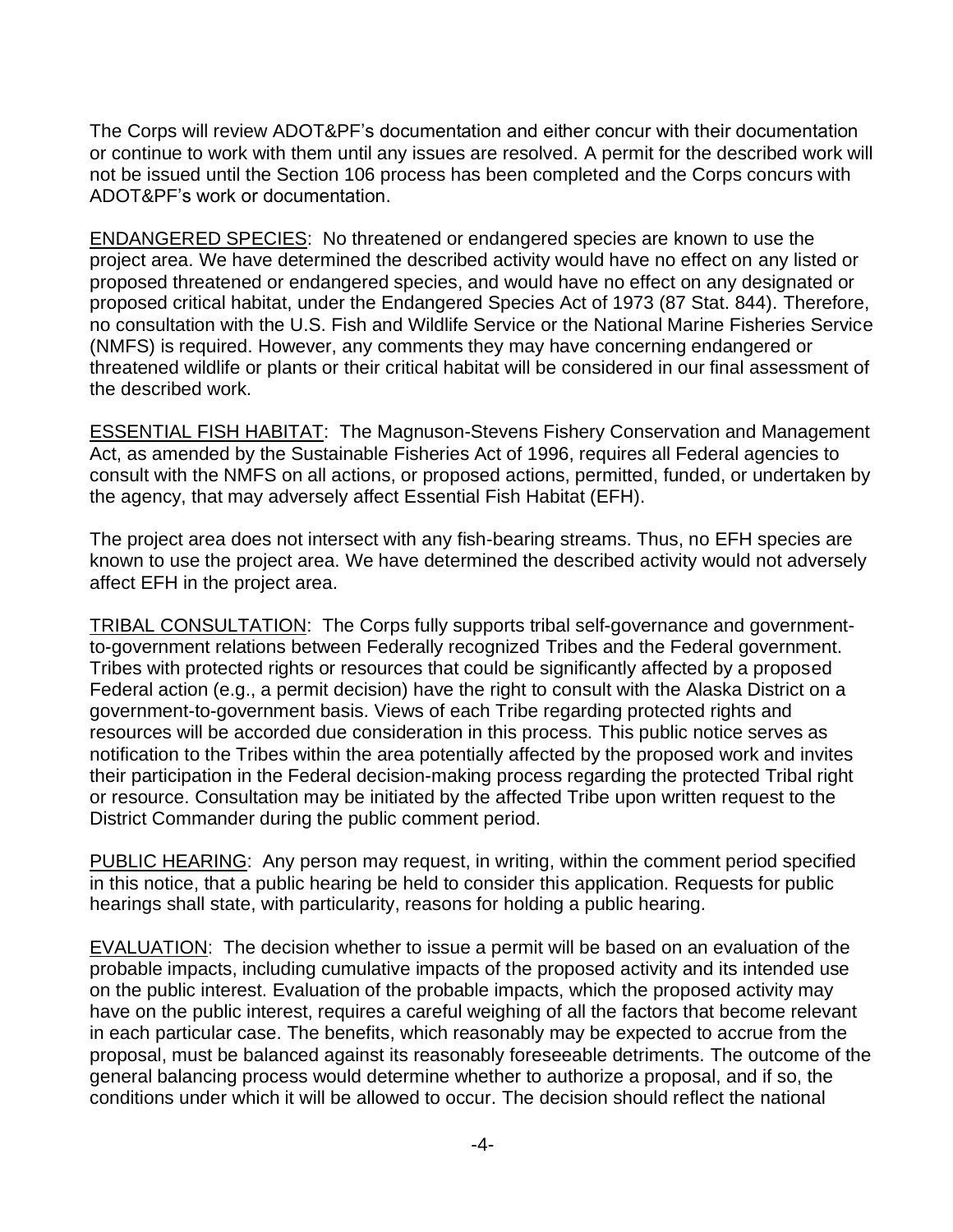concern for both protection and utilization of important resources. All factors, which may be relevant to the proposal, must be considered including the cumulative effects thereof. Among those are conservation, economics, aesthetics, general environmental concerns, wetlands, cultural values, fish and wildlife values, flood hazards, floodplain values, land use, navigation, shore erosion and accretion, recreation, water supply and conservation, water quality, energy needs, safety, food and fiber production, mineral needs, considerations of property ownership, and, in general, the needs and welfare of the people. For activities involving 404 discharges, a permit will be denied if the discharge that would be authorized by such permit would not comply with the Environmental Protection Agency's 404(b)(l) guidelines. Subject to the preceding sentence and any other applicable guidelines or criteria (see Sections 320.2 and 320.3), a permit will be granted unless the District Commander determines that it would be contrary to the public interest.

The Corps is soliciting comments from the public; Federal, State, and local agencies and officials; Indian Tribes; and other interested parties in order to consider and evaluate the impacts of this proposed activity. Any comments received will be considered by the Corps to determine whether to issue, modify, condition or deny a permit for this proposal. To make this decision, comments are used to assess impacts on endangered species, historic properties, water quality, general environmental effects, and the other public interest factors listed above. Comments are used in the preparation of an Environmental Assessment and/or an Environmental Impact Statement pursuant to the National Environmental Policy Act. Comments are also used to determine the need for a public hearing and to determine the overall public interest of the proposed activity.

AUTHORITY: This permit will be issued or denied under the following authorities:

(X) Discharge dredged or fill material into waters of the United States – Section 404 Clean Water Act (33 U.S.C. 1344). Therefore, our public interest review will consider the guidelines set forth under Section 404(b) of the Clean Water Act (40 CFR 230).

Project drawings and a Notice of Application for State Water Quality Certification are enclosed with this Public Notice.

> District Commander U.S. Army, Corps

**Enclosures**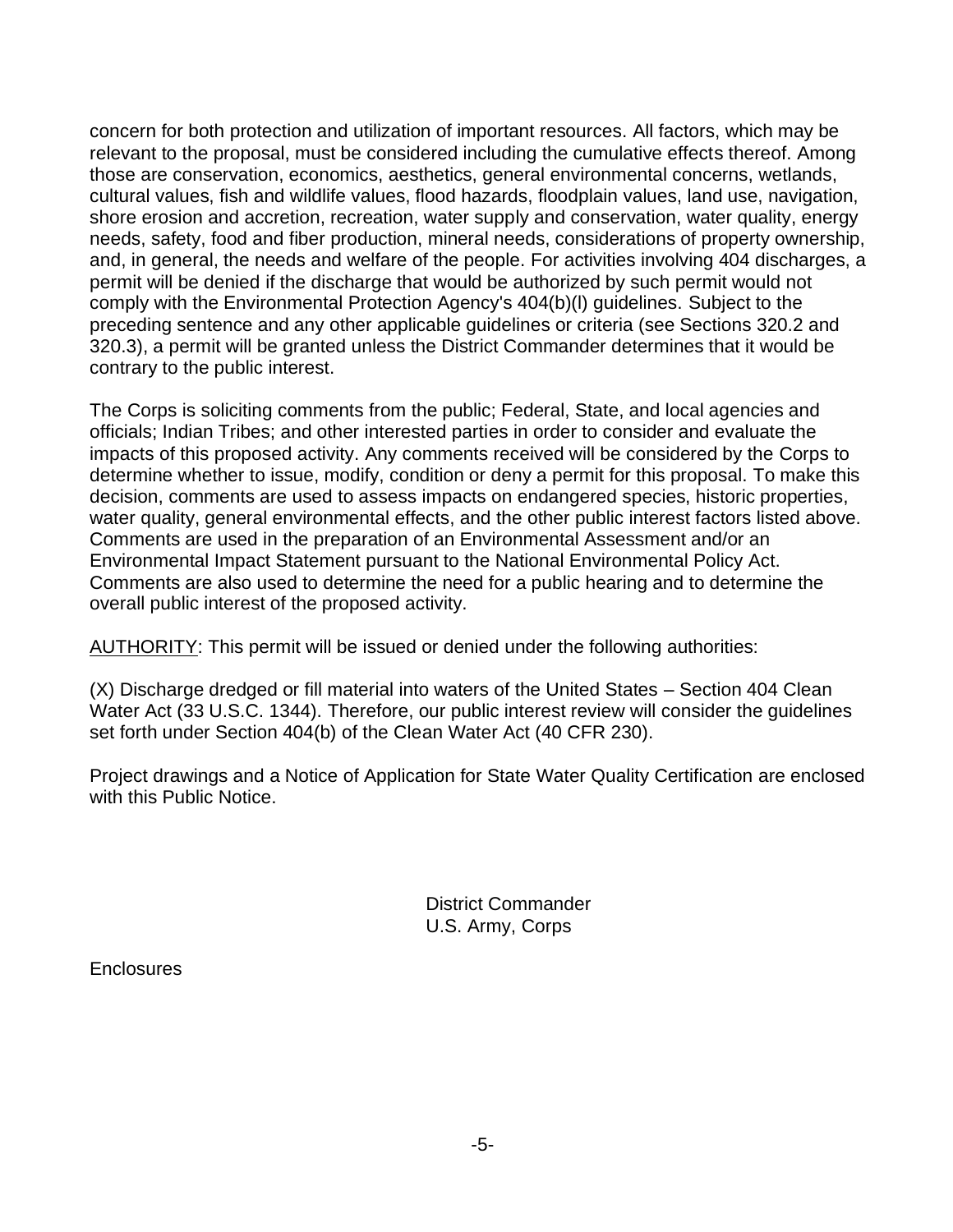